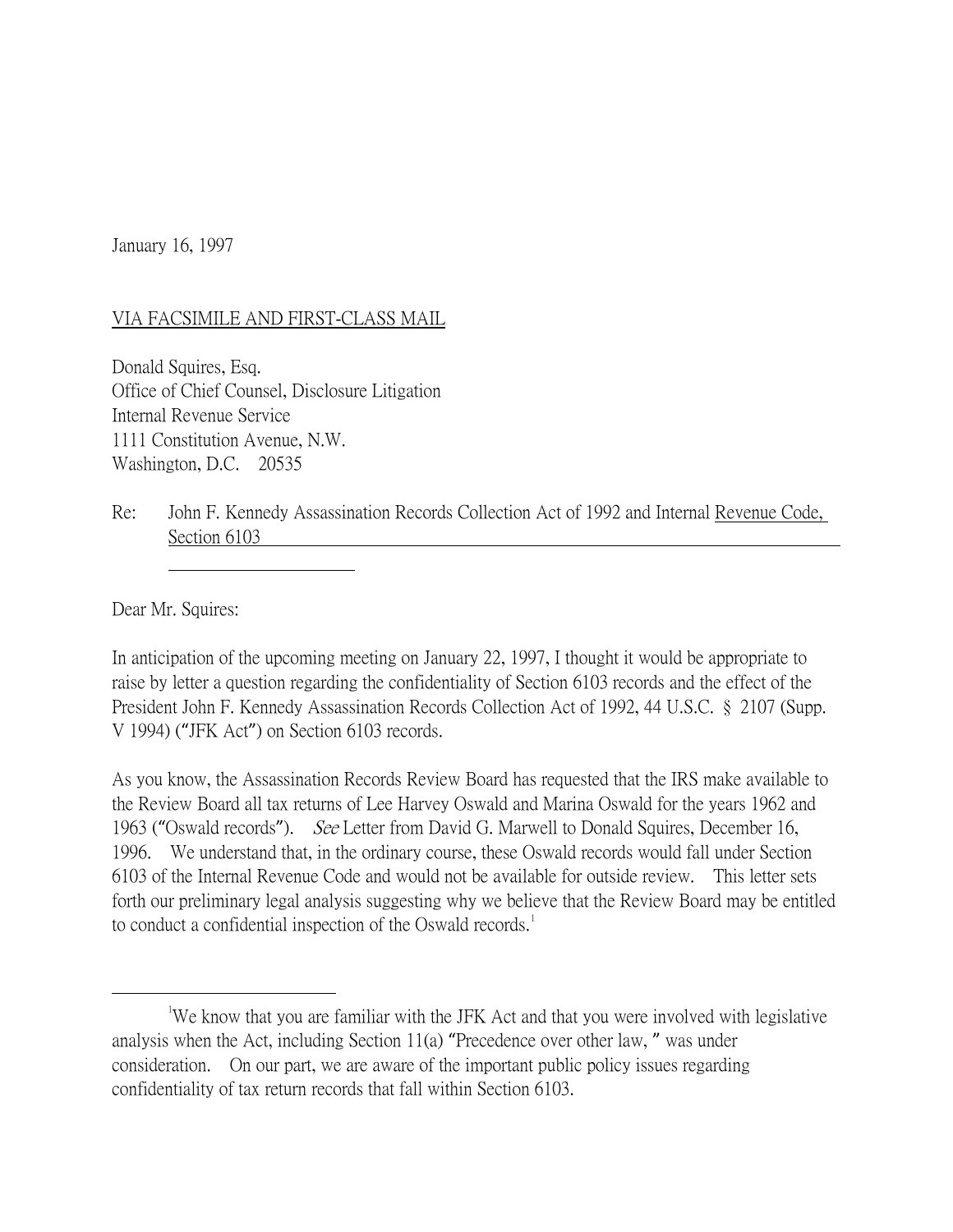Donald Squires, Esq. January 16, 1997 Page 2

Under our preliminary analysis of the JFK Act, we believe that the Review Board may be empowered to inspect the Oswald records to the extent that they are "assassination records" as defined by the Act and by the Board's guidelines published at 36 CFR 1400. However, we also acknowledge that the JFK Act does **not** authorize transfer to the National Archives of assassination records that fall within the scope of Section 6103. In short, we believe the Board may be fully entitled to inspect the Oswald records, but that the records would not need to be transferred to the National Archives or otherwise be made available to the public.

The Review Board believes that the JFK Act entitles it, without any stated restriction or limitation, to examine assassination records and to request probative information from all government agencies regarding information related to the assassination. *See* JFK Act Sections 5 and  $7<sup>2</sup>$  $7<sup>2</sup>$  $7<sup>2</sup>$  The Act broadly empowers the Review Board to "direct a Government office to make available to the Review Board . . . additional information, records, or testimony from individuals, which the Review Board has reason to believe is required to fulfill its functions and responsibilities under [the JFK Act.]" 44 U.S.C. § 2107.7(j)(B)(ii). See also 44 U.S.C. § 2107.5(c)(2)(H) (Government agencies "shall . . . make available to the Review Board any additional information and records that the Review Board has reason to believe it requires. . . ."). These provisions do not make any exceptions for records otherwise protected by Section 6103.

The only provision of the JFK Act that restricts the processing or handling of Federal assassination records in the possession of the IRS is Section 11(a), which provides that: "When this act requires transmission of a record to the Archivist or public disclosure, it shall take precedence over any other law (except Section 6103 of the Internal Revenue Code . . .)." 44 U.S.C. § 2107.11(a). Section 11(a) thus applies only to the specific circumstance where a record has already been identified as an "assassination record" that otherwise would be made public or be transferred to the National Archives. Therefore, Section 11(a) does not restrict, in any way, the authority of the Board to conduct a confidential examination of the tax returns that have been requested.

Thus, the JFK Act would appear to allow the Review Board access to **all** assassination records, but precludes the transferring of Section 6103 records to the National Archives.

To the extent that the IRS believes that Section 6103 of the IRS Code would prohibit the Review

<span id="page-1-0"></span> $\overline{\phantom{a}}$  2 <sup>2</sup>The Review Board's interpretation of any ambiguities in the JFK Act is entitled to substantial deference under the rule of *Chevron U.S.A. v. Natural Resources Defense Council, Inc.*, 467 U.S. 837 (1984), provided that the interpretation is "a permissible construction of the statute." Id. at 843.